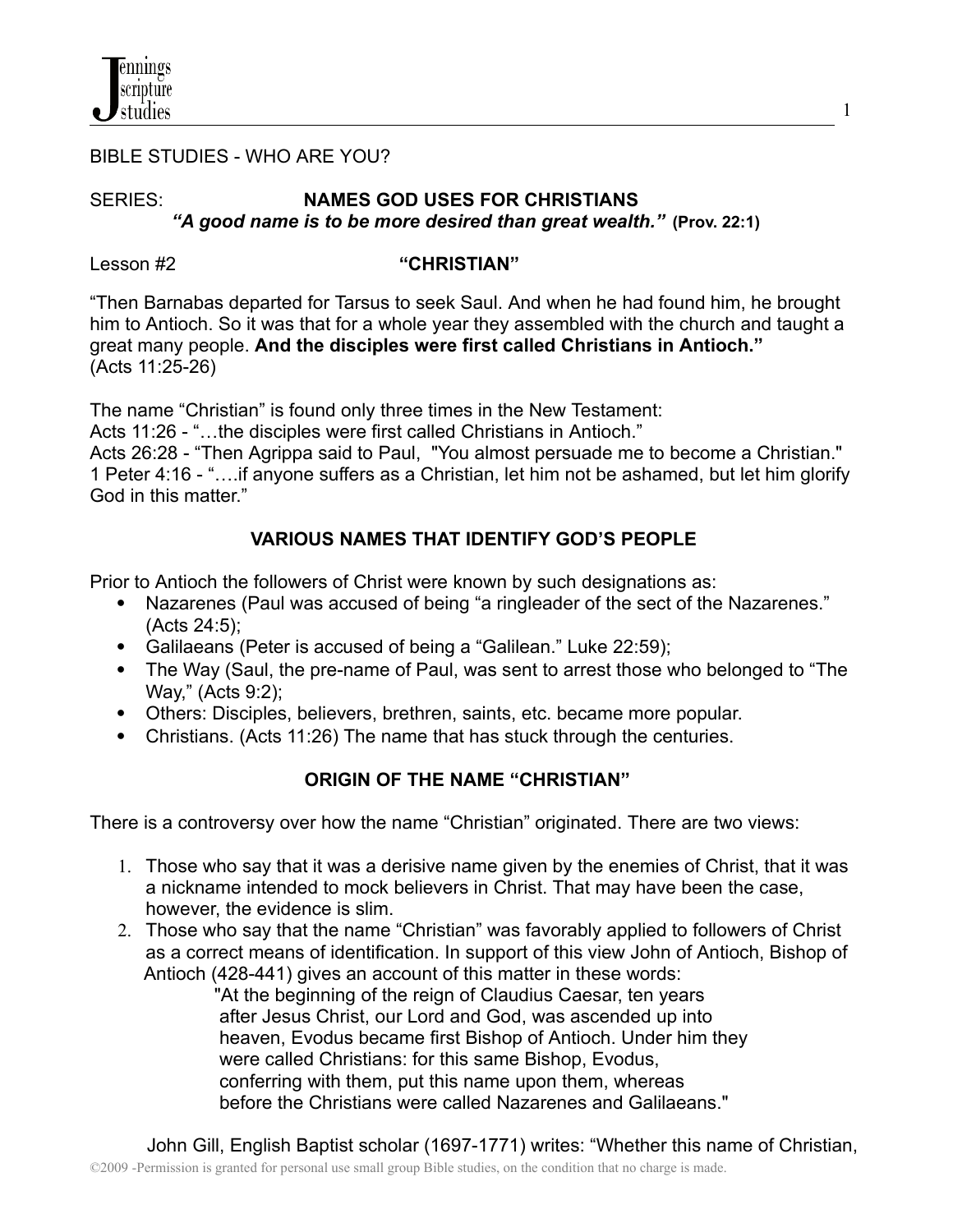

was given by their enemies, or their friends is not certain, though it is most likely the latter."

The famous commentator Matthew Henry said, "They gave themselves a name which their enemies could not but say was proper. It is probable they called themselves so and incorporated themselves by that title, whether by some solemn act of the church or ministers."

It was a common practice in that time, that the followers would call themselves after the name of their leader. The Latin suffix *"ian"* means "belonging to the party of." This suffix was added to the name "Christ" and the name "*Christ-ian"* hence "*Christian*," was born. This was customary in that time. For instance, there existed:

- Augustinians these were the followers of Nero Augustus:
- $\bullet$  Herodians this was the party of Herod;
- Christians these were the followers of Christ, the Messiah.

It appears that God's people gave themselves the name "*Christians".* What better name could there be than the one that declares that one belongs to Christ? You and I should wear it as a badge of honor!

Our first study then, quite naturally it seems to me, should be the name "*Christian"*. This is the name most generally used today to identify God's people both within and outside the church. However, we need to make sure that we understand what the name originally meant.

# **WHO IS A "CHRISTIAN"?**

Over time, the meaning of scriptural words are changed by our culture in a way which nullifies the original meaning. C. S. Lewis points out the fact that "gentleman" was once a very specific title used to identify a member of the "landed gentry"; in our present day it means a guy who does something decent, or even a name on a restroom door.

Unfortunately, the name *"Christian*" has suffered a similar fate. In the Bible it refers to those people who are trusting Jesus Christ to forgive their sins and they are following Him as their Master and Lord. Today, in the mind of the general populace, it refers to anyone who believes in God and tries to be good to some degree. In our study of the name "*Christian*" let us find out what God means by this designation.

A.W. Tozer, a Chicago pastor when I was a student at Moody Bible College in Chicago, writing in one of his many books, defined a Christian as follows:

"A real Christian is an odd number anyway. He feels supreme love for One whom he has never seen, talks familiarly every day to Someone he cannot see, expects to go to heaven on the virtue of Another, empties himself in order to be full, admits he is wrong so he can be declared right, goes down in order to get up, is stronger when he is weakest, richest when he is poorest, and happiest when he feels worst. He dies so he can live, forsakes in order to have, gives away so he can keep, sees the invisible, hears the inaudible, and knows that which passes knowledge." (A.W. Tozer in *Root Of The Righteous*)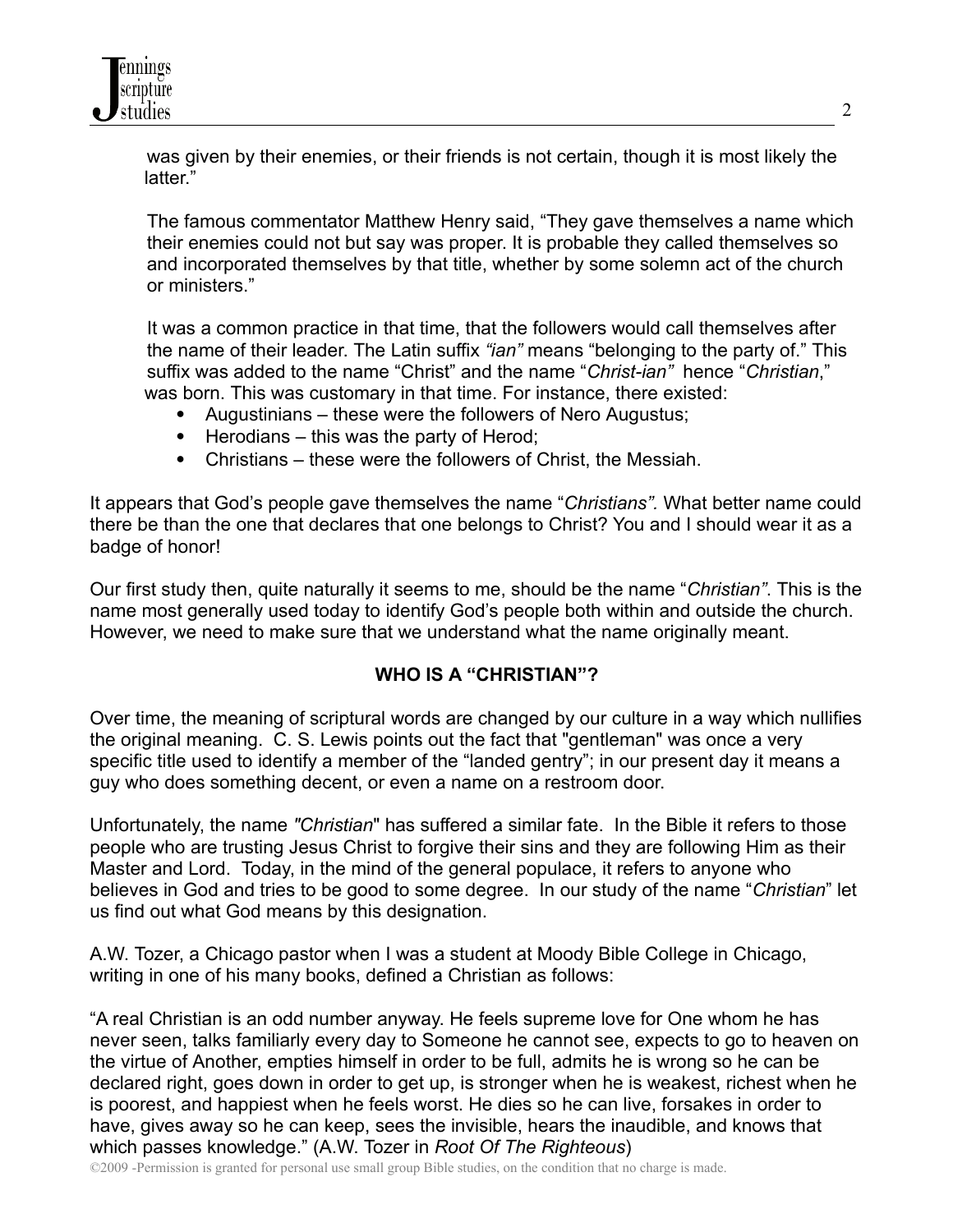**Illust.** I was **i**nterviewed in Denver, Colorado for a radio program. The interviewer asked me, "What is a Christian?" She said she had asked many that question in preparation for the radio program. I asked her, "What were some of the answers you received?" She said, "Well, they were all different. For example, one person said, 'Someone who goes to church'; another said, 'One who keeps the Ten Commandments'; another said, "Living by the Sermon on the Mount makes you a Christian'; I even had a fellow answer, 'Being born in a Christian family.'"

Then she asked me for my definition. I said, in rapid-fire fashion, "According to the New Testament, a Christian is one who believes in Jesus Christ as Savior, belongs to Jesus Christ and behaves like Jesus Christ!" "Wow!" she said. "Have you got Bible for those statements?" I gave her various scriptures and she said that was the first time she really understood what being a Christian meant.

As we answer the question "**Who Is A Christian**" from the New Testament, there are at least two overarching parts to the answer. From the Acts 11 passage it is easy to see two outstanding truths about those who were first called Christians:

- A Christian is one who believes savingly in Jesus Christ, and
- A Christian is one who behaves saintly like Jesus Christ.

## **A. A CHRISTIAN IS ONE WHO BELIEVES SAVINGLY IN JESUS CHRIST.**

v.21 "a great number **believed** and turned to the Lord."

There are different ways to believe and different degrees of belief. For example, there is:

**Intellectual belief** – to say, "I believe in God" and to believe the Bible facts about a historical figure named Jesus Christ, just as one would believe the historical facts about George Washington;

**Emotional belief** - one who becomes teary-eyed and sentimental when they hear the hymn, "The Old Rugged Cross," but never bows at the cross to trust the Savior Who sacrificed His life there for their sin;

**Religious belief** – observes the rituals and formalities of organized religion, trusting these acts to accomplish salvation. Example: Baptism, church membership and attendance, Lord's Supper, observing religious holy days, etc.

**Mental assent belief** - according to the Bible, mere assent to God's truth is not saving faith. (John 8:31-46; Acts 8:13-24; James 2:14-26). To say, "I believe the Bible from cover to cover" is not saving faith.

None of the above is a form of saving faith. What then is it to believe savingly? What is Bible belief, Bible faith?

The Greek words translated "*believe"* and "*faith*" have the same basic roots. Their meaning is summed up in the following statements: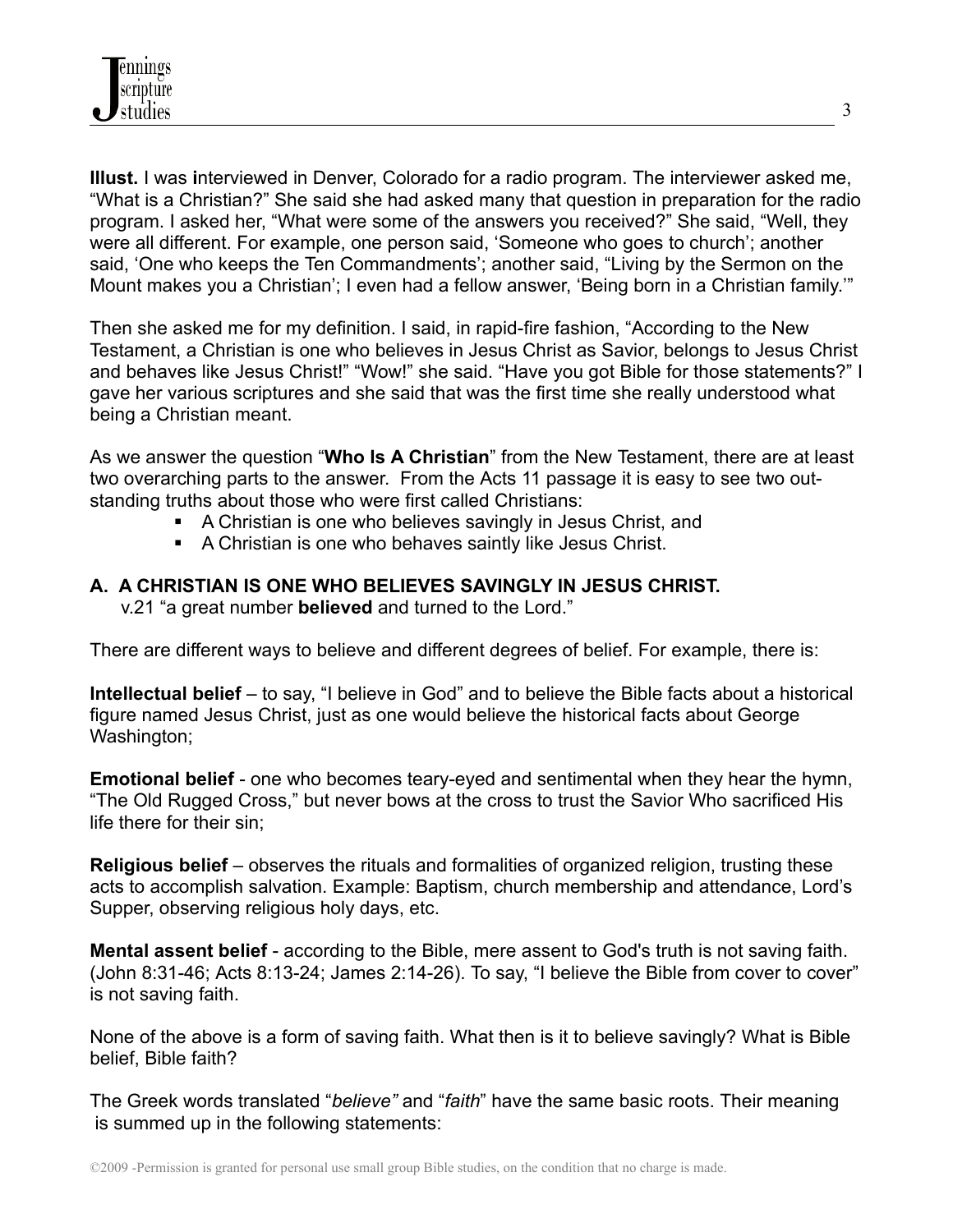"To believe on the Lord Jesus Christ is not merely to believe the facts of His historic life or of His saving work as facts, but to rest one's soul upon Him for present and future salvation, and to accept and adopt His precepts and example as binding upon one's life." (from Vincent's Word Studies in the New Testament)

"A belief that saves is one that rests in the finished work of Christ; it trusts God alone for salvation (John 3:16). Believers are those who have trusted God with their will as well as their mind (Rom 1:16; 3:22; 1 Thess 1:7). Some of the classic New Testament references dealing with belief, or faith, are John 3:16,36; Acts 16:31; Rom 3:21-5:1; Gal 2:16; Eph 2:8-10; & 1 Jn. 5:1." (Nelson's Illustrated Bible Dictionary, Copyright (c)1986,Thomas Nelson Publishers)

"Saving faith is inward confidence in God's promises and provisions in Christ for the salvation of sinners. It leads one to trust solely in the Person and work of the Savior Jesus Christ (John 3:16; 5:24; Eph 2:8-10). Such faith gives the believer an unchangeable and unforfeitable position described in innumerable passages as being "in Christ" (Rom 8:1; Eph 1:3; etc.)." (Unger's Bible Dictionary.)

To sum up: To believe in, or on the person of Jesus Christ is more than a mere mental assent or exercise. It is so to accept Him in such a manner as to rest completely, absolutely and unreservedly upon Him alone for salvation; to trust Him unequivocally for all things that pertain to life and godliness and to draw upon and avail oneself of all that is offered by and through Him.

Here, in these statements, we see the importance of personal, saving faith in Jesus Christ for salvation. Furthermore, the initial basic steps to becoming a Christian are made crystal clear in the account of the Christians at Antioch. These elements are:

- The gospel was preached "preaching the Lord Jesus" v.20;
- The hand of the Lord (conviction of the Holy Spirit) blessed their witness "the hand of the Lord was with them" v.21 ("The Lord's hand" is an Old Testament metaphor for God's power and favor (Ezra 9:7; Is 66:14);
- "A great number believed and turned to the Lord" v.21 These individuals believed savingly in Christ.

Paul would later say to the church at Rome: "For whosoever shall call upon the name of the Lord shall be saved. How then shall they call on him in whom they have not believed? And how shall they believe in him of whom they have not heard? And how shall they hear without a preacher? And how shall they preach, except they be sent? As it is written, How beautiful are the feet of them that preach the gospel of peace, and bring glad tidings of good things! But they have not all obeyed the gospel. For Isaiah said, Lord, who has believed our report? So then faith comes by hearing, and hearing by the word of God." (Romans 10:13-17)

Jesus said: "Behold, I stand at the door, and knock: if anyone hear my voice, and open the door, I will come in to him, and will sup with him, and he with me." (Rev. 3:20) This simple statement makes it clear that Jesus is not a gate crasher. He must be personally invited in. The door opens from the inside.

**Illust.** A well known painter by the name of Holman once painted a beautiful portrayal of Jesus standing outside a garden door. When he showed the finished painting to some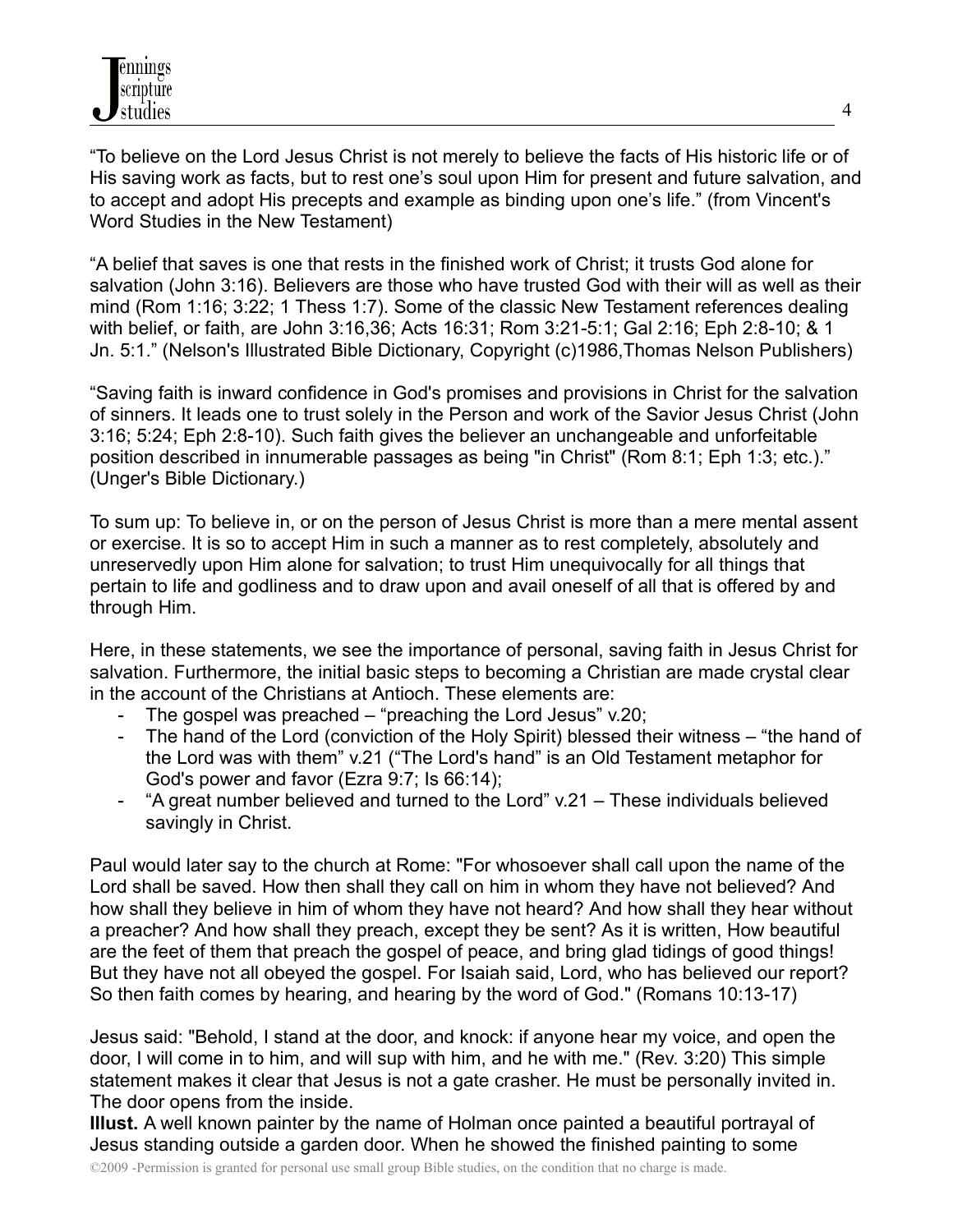friends, they complimented him on his work. But one hesitatingly pointed out a clear flaw in the painting. The door had no handle. The painter simply said, "It only opens from the inside." This painting has been reprinted on countless gospel tracts to graphically present the idea of Rev. 3:20.

Do you remember the time you believed savingly, trusting the Lord Jesus to become your personal Savior and Lord?

# **B. A CHRISTIAN IS ONE WHO BEHAVES SAINTLY LIKE JESUS CHRIST.**

v.21 "a great number believed **and turned** to the Lord." And v.23 "When he (Barnabas) came and had seen the grace of God, he was glad, and encouraged them all that with purpose of heart they should continue with the Lord."

These Christians in Antioch had been changed by Christ. When Barnabas went to Antioch he saw *"the grace of God."* Where did he see it? In the lives of the believers. Why were they called Christians? Because they had been changed by the grace and power of God and they were like the Christ whom they professed to follow!

Notice: They *"turned to the Lord."* Paul said of the Christians in Thessalonica "you turned to God from idols to serve the living and true God, and to wait for His Son from heaven, whom He raised from the dead, even Jesus who delivers us from the wrath to come." (I Thess. 1:9- 10) This is certainly evidence of behaving saintly.

The question has been asked repeatedly, "If you were arrested for being a Christian, would there be enough evidence to convict you?" The Christians in Antioch and Thessalonica evidenced their Christianity! Their lifestyles had been changed by Christ and their behavior was drastically different from the non-Christians around them.

Antioch needed Christian influence. It was a horribly wicked city. It was the capital of Syria with half a million people, 300 miles north of Jerusalem. Josephus, the Jewish historian, called it "Antioch the Great, Queen of the East." Josephus ranked it as the third greatest city of the Roman Empire, behind Rome and Alexandria (Josephus *Jewish Wars* 3.29).

Its main street was 4 miles long and paved with marble and was the only city in the ancient world at that time that had its streets lighted by night. It was a cesspool of pleasures of every appetite: prostitution, slavery, sensuality, sexual perversion and idolatry of every description were rampant. Antioch was the Las Vegas of the Roman Empire!

The holy behavior of these followers of Christ must have been a breath of fresh air in a sewer of wickedness. Their kind, compassionate and benevolent life style was, to say the least, radically different. Their cultural contemporaries could not understand their peculiar conduct.

For example, early historians tell of rampant infanticide. Unwanted babies would be discarded upon rubbish heaps and left to die. It is said Christians would make their rounds and pick them up. In order to save them, they take them to the home. Later, rumors of cannibalism were based upon this practice. Such a culture could not understand such real Christian kindness and care.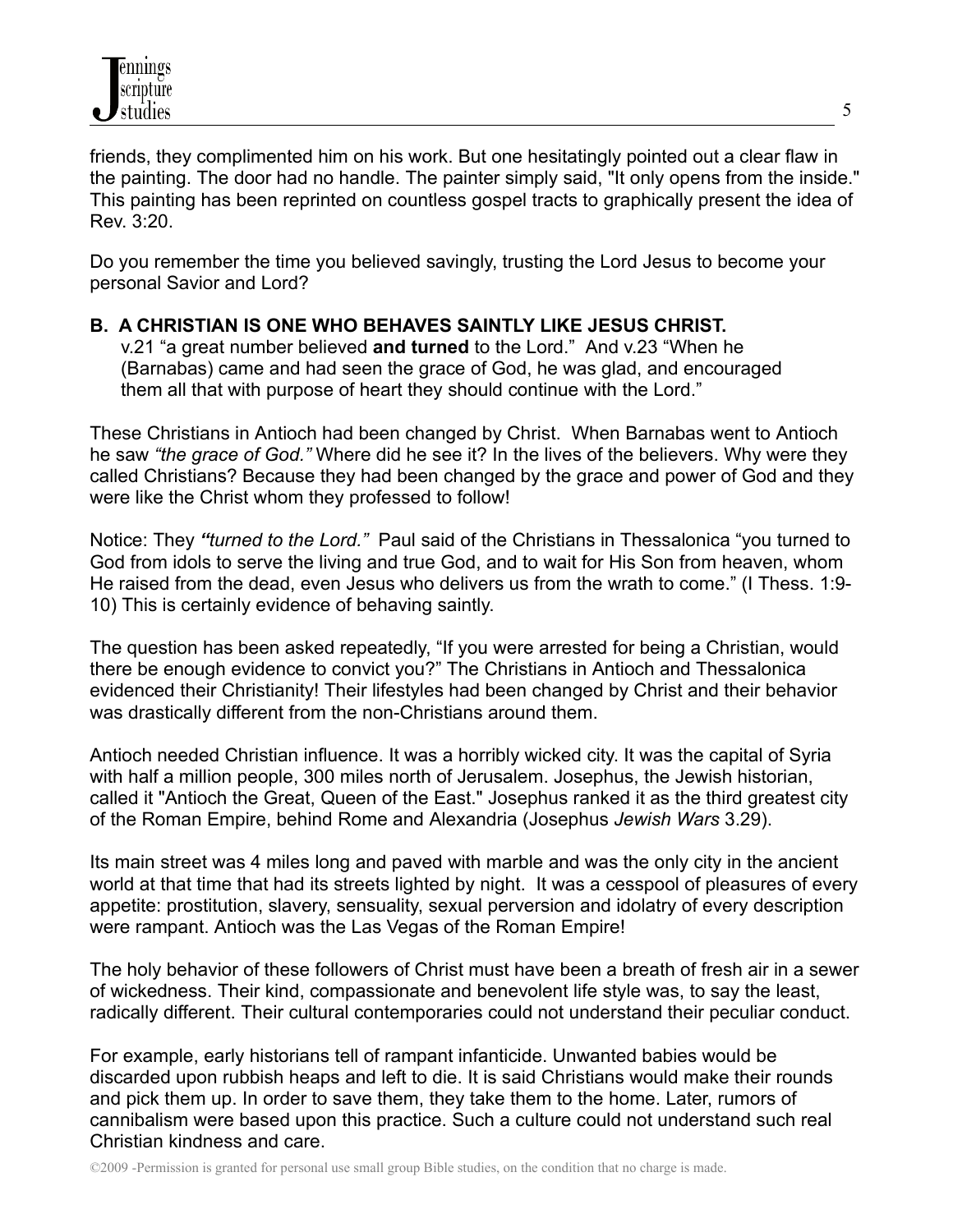Yes, they were different people. They were salting the world around them and shining their lights into the sinful darkness. Witnessing was the norm.

When we are changed by Christ there is a change in our reason and purpose for living. Paul summed it up with these words: "For to me to live is Christ, and to die is gain." (Phil. 1:21) "I am crucified with Christ: nevertheless I live; yet not I, but Christ lives in me: and the life which I now live in the flesh I live by the faith of the Son of God, who loved me, and gave himself for me." (Gal. 2:20)

There are many stories and examples of behavioral change at salvation in the Bible:

- In the ministry of Jesus, the story of Zaccheus tells of a crooked tax collector who had his greed changed to generosity;
- The woman at the well was changed from an adulterous woman to a fervent witness for the Lord. The same could be said of Mary Magdelene;
- The insane man of Gadara was changed into a normal person of sanity who was also a willing witness for the Lord;
- The Philippian jailer was changed overnight into a dedicated disciple;
- But the most classical example of change can be found in the story of Saul of Tarsus'. This persecutor and murderer of Christians was converted and changed into the great apostle and evangelist that the Lord used in a mighty way in turning the world upside down.

If we are true Christians, change should be just as radical and observable in us today. Christlike behavior is the best proof that one is a Christian.

**Illust.** A worker in the medical profession wrote to Dear Abby to ask advice in dealing with a cranky coworker who constantly cursed and complained about the patients and the working conditions at job. The writer was especially bothered by her coworker's claim to be a faithful Christian. She wrote, "Her conversations are peppered with 'the Lord this' and 'the Lord that.' But I have a great difficulty understanding the inconsistencies between her proposed faith and her actions. Although I am not a member of a church, I wouldn't treat a dog the way this pious churchgoer treats people…In my experience those who thump their Bibles the loudest would benefit more by being thumped over the head by them."

**Illust.** I have a study book on the book of James titled, "A Belief That Behaves." The book of James tells us that if our behavior does not match our belief, if our profession does not match our practice, we have not believed savingly – he says our faith is dead! He put it this way in James 2:14-20:

*"*What does it profit, my brethren, if someone says he has faith but does not have works? Can faith save him? If a brother or sister is naked and destitute of daily food, and one of you says to them, "Depart in peace, be warmed and filled," but you do not give them the things which are needed for the body, what does it profit? Thus also faith by itself, if it does not have works, is dead. But someone will say, "You have faith, and I have works." Show me your faith without your works, and I will show you my faith by my works. You believe that there is one God. You do well. Even the demons believe—and tremble! But do you want to know, O foolish man, that faith without works is dead?"